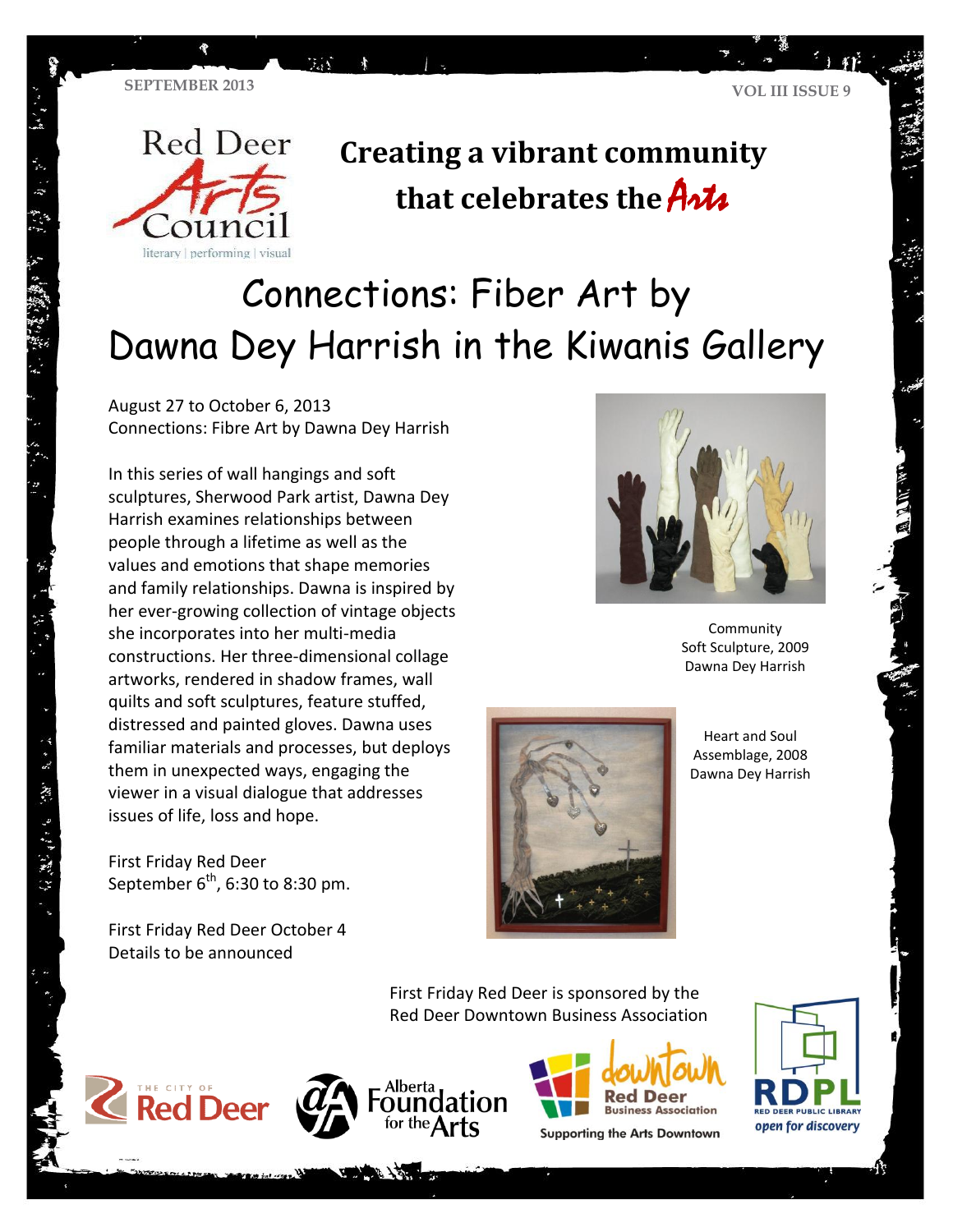#### **SEPTEMBER 2013 VOL III ISSUE 9**

 $\ddot{\bm{x}}$ 

 $\ddot{\tilde{\mathbf{z}}}$ 

 $\frac{1}{2}$  ,  $\frac{1}{2}$  ,  $\frac{1}{2}$  ,  $\frac{1}{2}$ 

 $\ddot{x}$ 

## Red Deer Arts Council Open Letter to the Membership

Have you been downtown lately? If the answer is no, you should treat yourself. Beginning in June, the downtown core has been a focal point for the City of Red Deer's "Best Summer Ever", and it's living up to the hype.

Head down on any Wednesday afternoon and enjoy a concert on the award-winning Ross Street Patio. As offerings include a myriad of our own artists, the concert series has been a boon for both local musicians and citizens alike, pairing summer sunshine and patio atmosphere with community in ways that the downtown core has never seen before. Then stroll over to Little Gaetz for the delectable treats offered at the Downtown Farmer's Market. If you missed the music on Wednesday, an encore performance is held on Thursday morning, further cementing the relationship between our local artists and Red Deer's fine citizens.

Food Truck Fridays has been a great success, allowing patrons to sample the culinary offerings of many specialty food trucks in the city. Come back Friday night for the resoundingly successful Best Summer Ever Concert Series held on the Ross Street Patio the first Friday of every month, as again local bands grace a temporarily constructed stage set up on the patio. Come early, grab a bite from one of the many wonderful restaurants (or food trucks!) and pull up a lawn chair, provided by the City.

There has been extensive revitalization work in our downtown core, increasing walkability and creating a vibrant atmosphere where people come together in pedestrian and family friendly splendour. Our core has been transformed into a community space that hasn't been seen in this city for decades, and first up on the list of reasons for this success is the Ross Street Patio. Launched as a pilot project last year, and brought back by popular demand this year, the Ross Street Patio is already making international waves. The City of Red Deer was recognized by the International Downtown Association's "Downtown Merit Award" for the work and initiatives related to the Ross Street Patio. This category recognizes capital improvements that enhance the urban design, physical function, or economic viability of downtown and the community. "The Ross Street Patio brought a whole new dynamic into our downtown. As a pilot project it was very successful in showing how streets can be transformed into vibrant gathering spaces. The Ross Street Patio is a shining example of excellent downtown management that delivers real results." ~ Craig Curtis (City Manager).

Believe it or not, the future of the Ross Street Patio is in question. This fall, our newly elected City Council will revisit the Ross Street Patio Project, to be included in the Capital Budget for 2014, and suggesting a permanent summer seasonal installation. There is even talk of a new Pilot Project to utilize the Patio during the winter, complete with fun and exciting winter programming.

With the October Municipal Election looming, we've noticed many new City Council candidates declaring an opposition to this award winning, city enhancing community space, and we at the Red Deer Arts Council are urging our membership, and all forward-thinking citizens to launch a letter writing campaign in support of this valuable addition to our Core.

Write your City Council. Write your Mayor. They won't know your thoughts unless you tell them. It's up to us, the residents of this city, to guide their decisions. In this case, it's imperative. And easy! Six words is all it takes; **"I support the Ross Street Patio".** 

Your voice matters!

Diane Hermary, Secretary, Red Deer Arts Council

For your convenience: The City of Red Deer, Box 5008, Red Deer, AB, Canada, T4N 3T4 [403-342-8154](tel:403-342-8154) Business [403-342-8365](tel:403-342-8365) Fax Councillors: [buck.buchanan@reddeer.ca](mailto:buck.buchanan@reddeer.ca) [chris.stephan@reddeer.ca](mailto:chris.stephan@reddeer.ca) cindy.jefferies@reddeer.ca [dianne.wyntjes@reddeer.ca](mailto:dianne.wyntjes@reddeer.ca) [frank.wong@reddeer.ca](mailto:frank.wong@reddeer.ca) [lynn.mulder@reddeer.ca](mailto:lynn.mulder@reddeer.ca) [paul.harris@reddeer.ca](mailto:paul.harris@reddeer.ca)

[tara.veer@reddeer.ca](mailto:tara.veer@reddeer.ca) [mayor@reddeer.ca](mailto:mayor@reddeer.ca)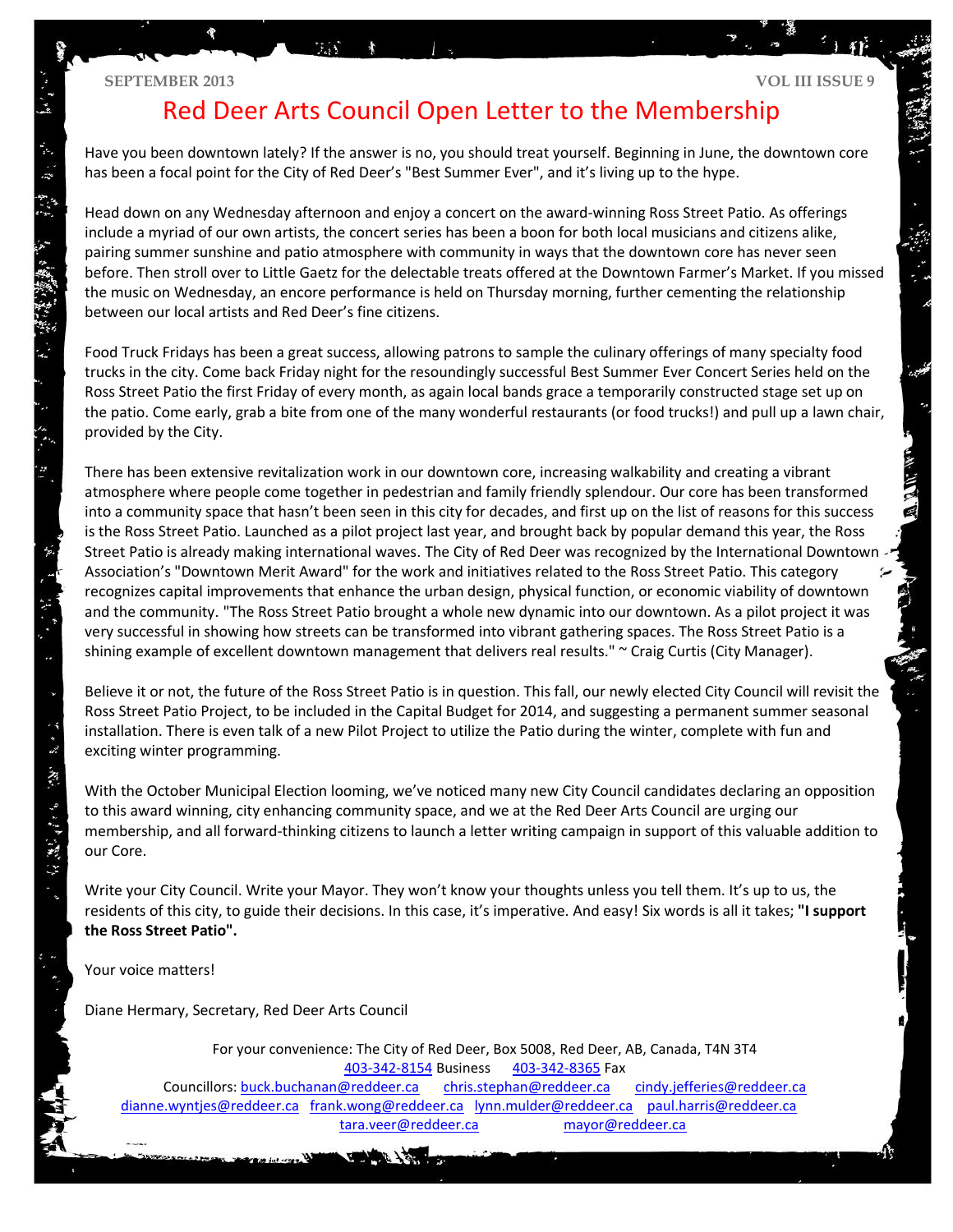$\approx 35$ 

## **Red Deer Celebrates VOL III ISSUE 9 Alberta Culture Days**

 $\mathbb{Z}^2$ 

Red Deer Arts Council and its partners for Alberta Culture Days, September 27 to 29 are pleased to announce we have been awarded a grant of \$20,000.00 as a Feature Celebration Site.

The City of Red Deer, The Hub on Ross, The Native Friendship Centre, Red Deer College, Central Alberta Retired Teachers Association, Central Alberta Refugee Effort, Central Alberta Women's Immigrant Association and Red Deer Cultural Heritage Society join us for this three day celebration of arts, culture and heritage in our city!

Red Deer Arts Council works with local schools to place artists in the schools and to host a performance at Red Deer College. Alternating each year from elementary to middle school children, the performances span the range from children's theatrical groups, to locals like Bull Skit and Tree House Youth Theatre. This year Tree House will be presenting *I Met a Bully on the Hill* - by Martha Brooks and Maureen Hunter for elementary school children at the RDC Arts Centre on September  $27<sup>th</sup>$ . Artists in the schools will be presenting workshops at the middle and high schools in a variety of disciplines, including theatre, visual arts, performing arts, and music.

On Saturday, September 28<sup>th</sup>, Larry Reese's Ma*pping Creativity* will be shown in the newly renovated City Centre Stage (CCS), our main festival site. Art works and face painters in CCS as well as ethnic food vendors in the parking lot adjacent to CCS will enliven the downtown core. As well, look for a number of events around downtown like live music, chalk art, a dance extravaganza at the Scott Block and a Native Showcase by the Native Friendship Society at the Hub on Ross. Look for a Pop-Up-Gallery and find out about local visual artists, performing artists and literary artists with this one unique space for one unique time. The Central Alberta Retired Teachers will be showing their art at the Pioneer Lodge from 9:00 am to 4:00 pm. Surprises are in store for those folks taking in the events and we hope to see lots of you out and about. Most of the events are free and very family friendly!

On Sunday, City Centre Stage will showcase the movie *Older than America* presented by the Native Friendship Society. A woman's haunting visions reveal a Catholic priest's sinister plot to silence her mother from speaking the truth about the atrocities that took place at her Native American boarding school. Director: [Georgina Lightning;](http://www.imdb.com/name/nm0510022/?ref_=tt_ov_dr) Writers: [Georgina Lightning,](http://www.imdb.com/name/nm0510022/?ref_=tt_ov_wr) [Christine K. Walker;](http://www.imdb.com/name/nm0907622/?ref_=tt_ov_wr) Stars: [Adam Beach,](http://www.imdb.com/name/nm0063440/?ref_=tt_ov_st) [Tantoo Cardinal,](http://www.imdb.com/name/nm0001987/?ref_=tt_ov_st) [Bradley Cooper](http://www.imdb.com/name/nm0177896/?ref_=tt_ov_st)**.** This is your chance to see this award winning movie! Georgina Lightning will be in attendance!

Times and events listings will be on the **Alberta Culture Website**:

<http://culture.alberta.ca/culturedays/> and also on Red Deer's **Culture Services Facebook** page once all details are finalized.

Join us for this wonderful festival that celebrates arts, culture & heritage in our fair city!

Red Deer Arts Council Members will be at the **Public Market** every Saturday throughout the Market Season; you can see them in Stall #81.

September 7 Red Deer Scottish Country Dancers September 14 Dawn Candy, Artist September 21 Wendy Meeres, Artist September 28 Red Deer Symphony Orchestra October 5 Wendy Meeres, Artist October 12 Kerry Wood Nature Centre (WEES)